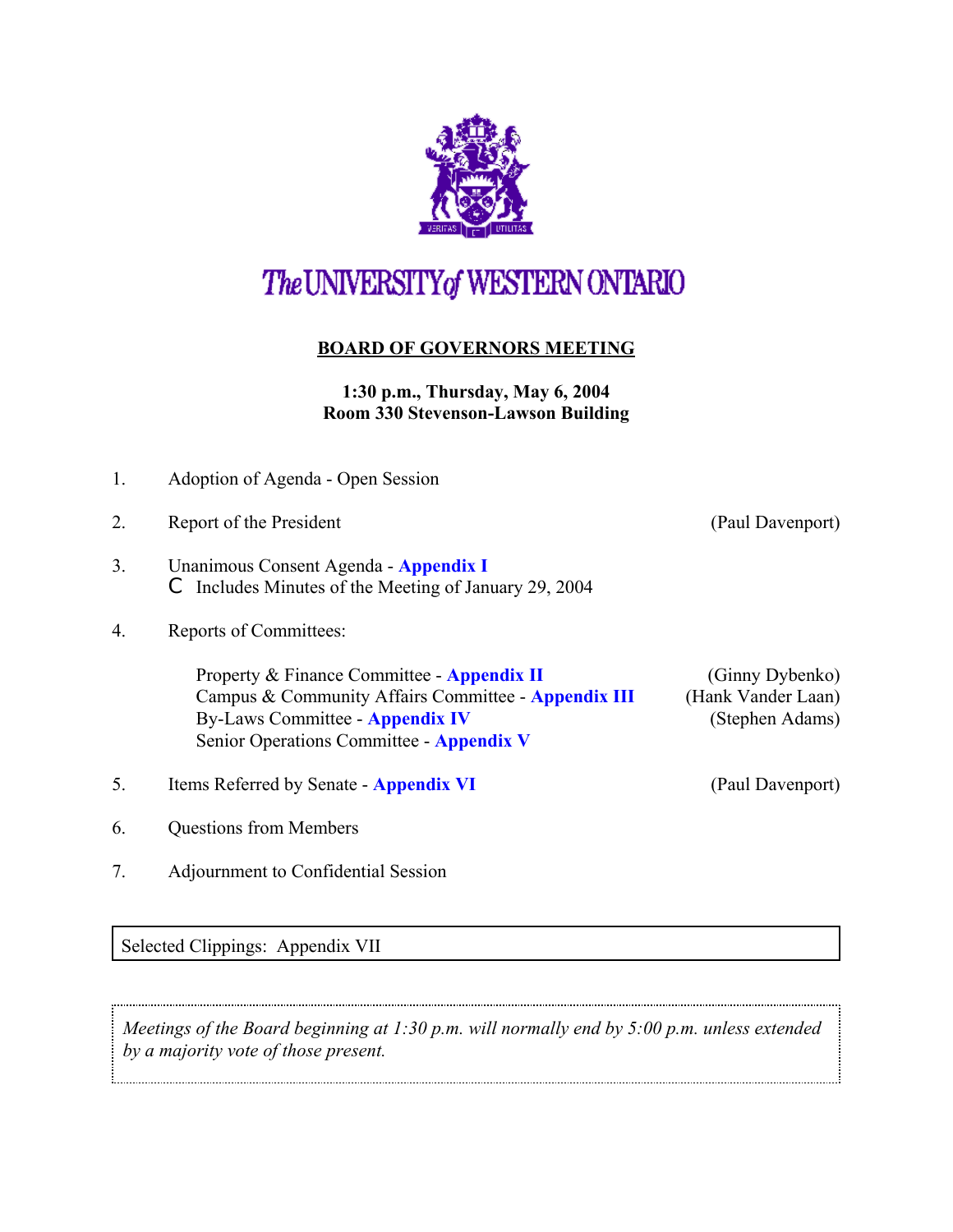## **SUMMARY OF AGENDA ITEMS - May 6, 2004 - OPEN SESSION**

| <b>Adoption of the Agenda</b>                                                                           | <b>ACTION</b> |
|---------------------------------------------------------------------------------------------------------|---------------|
| <b>Report of the President</b>                                                                          | <b>INFO</b>   |
| <b>Unanimous Consent Agenda - Appendix I</b>                                                            | <b>ACTION</b> |
| Minutes of the Meeting of January 29, 2004                                                              | <b>ACTION</b> |
| Report of the Property & Finance Committee - Appendix II                                                |               |
| Operating and Capital Budgets, Tuition and Fees                                                         | <b>ACTION</b> |
| Student Fee Funded Units, Ancillaries, and Academic Support Units                                       | <b>ACTION</b> |
| Student Organization Fees 2004-05                                                                       | <b>ACTION</b> |
| Distinguished University Professors and Faculty Scholars                                                | <b>ACTION</b> |
| Policy 1.37 - Parking and Traffic Regulations                                                           | <b>ACTION</b> |
| Donor Representation on Selection Committees                                                            | <b>ACTION</b> |
| The MBA '83 Faculty Fellowship                                                                          | <b>INFO</b>   |
| Report on Investments                                                                                   | <b>INFO</b>   |
| Third Quarter Financial Report (Operating and Ancillary Budgets)                                        | <b>INFO</b>   |
| Report on Environmental/Safety Incidents                                                                | <b>INFO</b>   |
| Scholarships, Awards, Prizes                                                                            | <b>INFO</b>   |
| Report of the Campus & Community Affairs Committee - Appendix III                                       |               |
| Code of Student Conduct                                                                                 | <b>ACTION</b> |
| Non-Tuition-Related Ancillary Fee Levels for 2004-05                                                    | <b>INFO</b>   |
| a) Fees Proposed by the Society of Graduate Students                                                    |               |
| b) Fees Proposed by the University Students' Council                                                    |               |
| c) Fees Proposed by the Ivey MBA Association                                                            |               |
| b) Fees Proposed by the Ivey PhD Association                                                            |               |
| Annual Report of the University Students' Council on Activity within<br>the University Community Centre | <b>INFO</b>   |
| Bridging the Solitudes: Consideration of Western's Community<br>Relations                               | <b>INFO</b>   |
| Social Sciences and Humanities Research Council Restructuring                                           | <b>INFO</b>   |
| <b>Report of the By-Laws Committee - Appendix IV</b>                                                    |               |
| <b>Audit Committee</b>                                                                                  | <b>ACTION</b> |
| Development & Fundraising Committee                                                                     | <b>ACTION</b> |